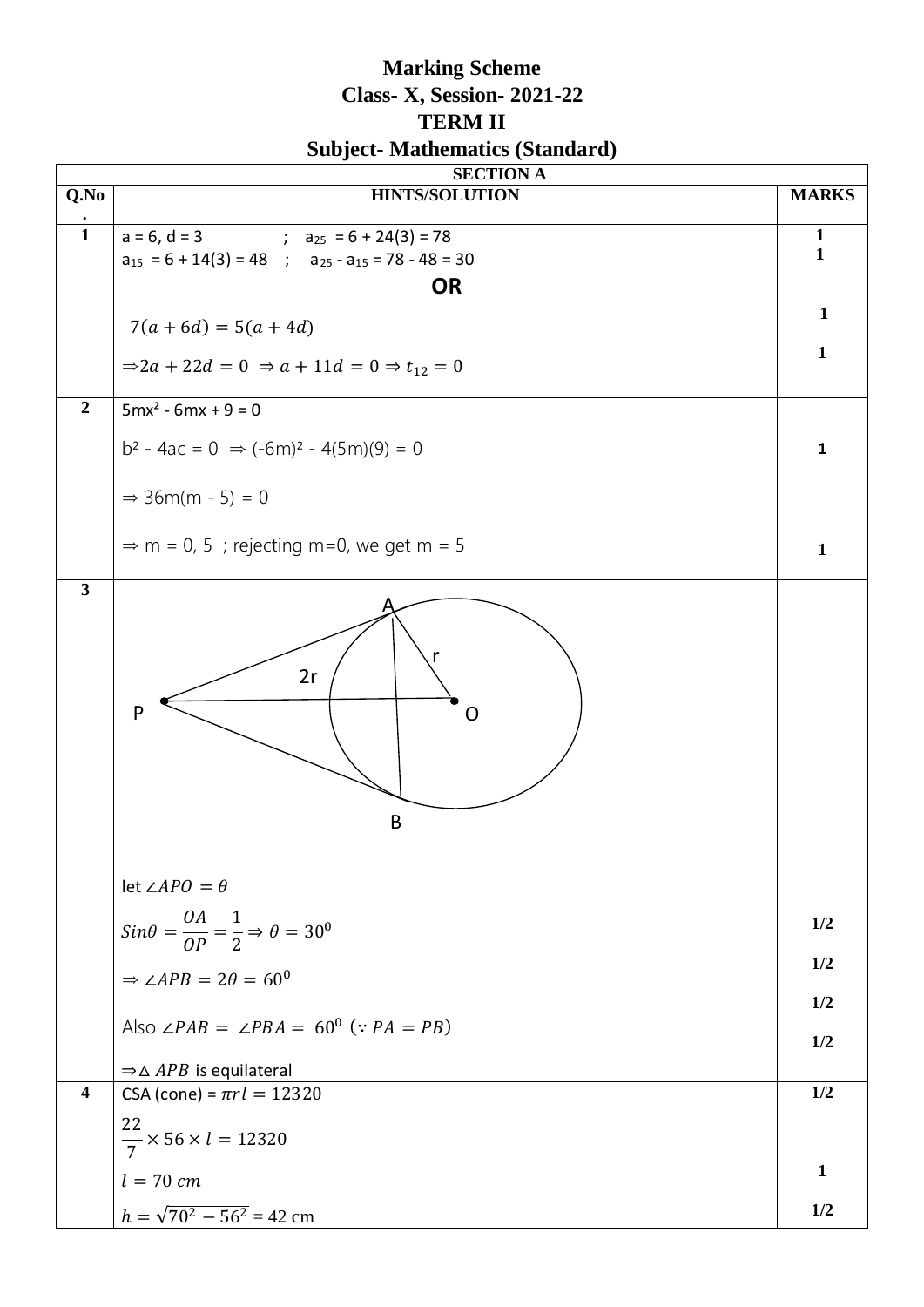| 5              | Modal class is $40 - 60$ , $l = 40$ , $h = 20$ , $f_1 = ?$ , $f_0 = 10$ , $f_2 = 6$                                               |                                                                                     |          |           |            |                     |         | 1/2          |              |              |
|----------------|-----------------------------------------------------------------------------------------------------------------------------------|-------------------------------------------------------------------------------------|----------|-----------|------------|---------------------|---------|--------------|--------------|--------------|
|                | $45 = 40 + 20 \times \left[ \frac{f_1 - 10}{2f_1 - 10 - 6} \right]$                                                               |                                                                                     |          |           |            |                     |         | 1/2          |              |              |
|                | $\Rightarrow \frac{1}{4} = \frac{f_1 - 10}{2f_1 - 16}$                                                                            |                                                                                     |          |           |            |                     |         |              |              |              |
|                |                                                                                                                                   |                                                                                     |          |           |            |                     |         |              |              |              |
|                |                                                                                                                                   | $\Rightarrow 2f_1 - 16 = 4f_1 - 40 \Rightarrow f_1 = 12$                            |          |           |            |                     |         |              |              | $\mathbf{1}$ |
| 6              |                                                                                                                                   | Let the present age of Ritu be $x$ years                                            |          |           |            |                     |         |              |              |              |
|                |                                                                                                                                   | $(x-5)^2 = 5x + 11$                                                                 |          |           |            |                     |         |              |              | $\mathbf{1}$ |
|                |                                                                                                                                   | $x^2 - 15x + 14 = 0$ <sup>2</sup>                                                   |          |           |            |                     |         |              |              |              |
|                |                                                                                                                                   | $(x-14)(x-1) = 0 \Rightarrow x = 1 \text{ or } 14$                                  |          |           |            |                     |         |              |              | 1/2          |
|                |                                                                                                                                   | x = 14 years (rejecting $x = 1$ as in that case Ritu's age 5 years ago will be -ve) |          |           |            |                     |         |              |              | 1/2          |
|                |                                                                                                                                   |                                                                                     |          |           | <b>OR</b>  |                     |         |              |              |              |
|                |                                                                                                                                   |                                                                                     |          |           |            |                     |         |              |              |              |
|                | $9x^2 - 6px + (p^2 - q^2) = 0$                                                                                                    |                                                                                     |          |           |            |                     |         |              |              |              |
|                | $a = 9$ , $b = -6p$ , $c = p^2 - q^2$                                                                                             |                                                                                     |          |           |            |                     |         |              |              | 1/2          |
|                | $D = b^2 - 4ac = (-6p)^2 - 4(9)(p^2 - q^2) = 36q^2$                                                                               |                                                                                     |          |           |            |                     |         |              |              | 1/2          |
|                | $x = \frac{-b \pm \sqrt{D}}{2a} = \frac{6p \pm 6q}{18} = \frac{p+q}{3}$ or $\frac{p-q}{3}$                                        |                                                                                     |          |           |            |                     |         |              | $\mathbf{1}$ |              |
|                | <b>SECTION B</b>                                                                                                                  |                                                                                     |          |           |            |                     |         |              |              |              |
| $\overline{7}$ |                                                                                                                                   | Distance (in m)                                                                     | $0 - 1$  | $1 - 2$   |            | $2 - 3$             | $3 - 4$ | $4 - 5$      |              |              |
|                |                                                                                                                                   | Number of<br>Students                                                               | 40       | 80        |            | 62                  | 38      | 30           |              |              |
|                |                                                                                                                                   | cf                                                                                  | 40       | 120       |            | 182                 | 220     | 250          |              |              |
|                | 250<br>n<br>$\frac{R}{2} = \frac{256}{2} = 125$ $\Rightarrow$ median class is $2 - 3$ , $l = 2$ , $h = 1$ , $cf = 120$ , $f = 62$ |                                                                                     |          |           |            |                     |         |              | $\mathbf{1}$ |              |
|                |                                                                                                                                   |                                                                                     |          |           |            |                     |         | 1/2          |              |              |
|                | median = $l + \frac{\frac{n}{2} - cf}{f} \times i$                                                                                |                                                                                     |          |           |            |                     |         |              |              |              |
|                | $= 2 + \frac{5}{62}$                                                                                                              |                                                                                     |          |           |            |                     |         |              |              |              |
|                |                                                                                                                                   |                                                                                     |          |           |            |                     |         |              |              |              |
|                | $=\frac{129}{62}=2\frac{5}{62}m$ or 2.08m                                                                                         |                                                                                     |          |           |            |                     |         |              | 1            |              |
|                | 50% of students jumped below $2\frac{5}{62}$ m and 50% above it.                                                                  |                                                                                     |          |           |            |                     |         |              | 1/2          |              |
| 8              |                                                                                                                                   | Draw a circle of radius 4cm                                                         |          |           |            |                     |         |              |              | 1            |
|                | Draw OA and construct $\angle AOB = 120^0$                                                                                        |                                                                                     |          |           |            |                     |         | 1            |              |              |
|                | Draw $\angle OAP = \angle OBP = 90^{\circ}$                                                                                       |                                                                                     |          |           |            |                     |         |              |              |              |
|                | PA and PB are required tangents                                                                                                   |                                                                                     |          |           |            |                     |         | 1            |              |              |
| 9              |                                                                                                                                   | <b>Runs Scored</b>                                                                  | $0 - 40$ | $40 - 80$ | $80 - 120$ | 120 - 160 160 - 200 |         | <b>TOTAL</b> |              |              |
|                |                                                                                                                                   | Number of<br>Batsmen $(f_i)$                                                        | 12       | 20        | 35         | 30                  | 23      | 120          |              |              |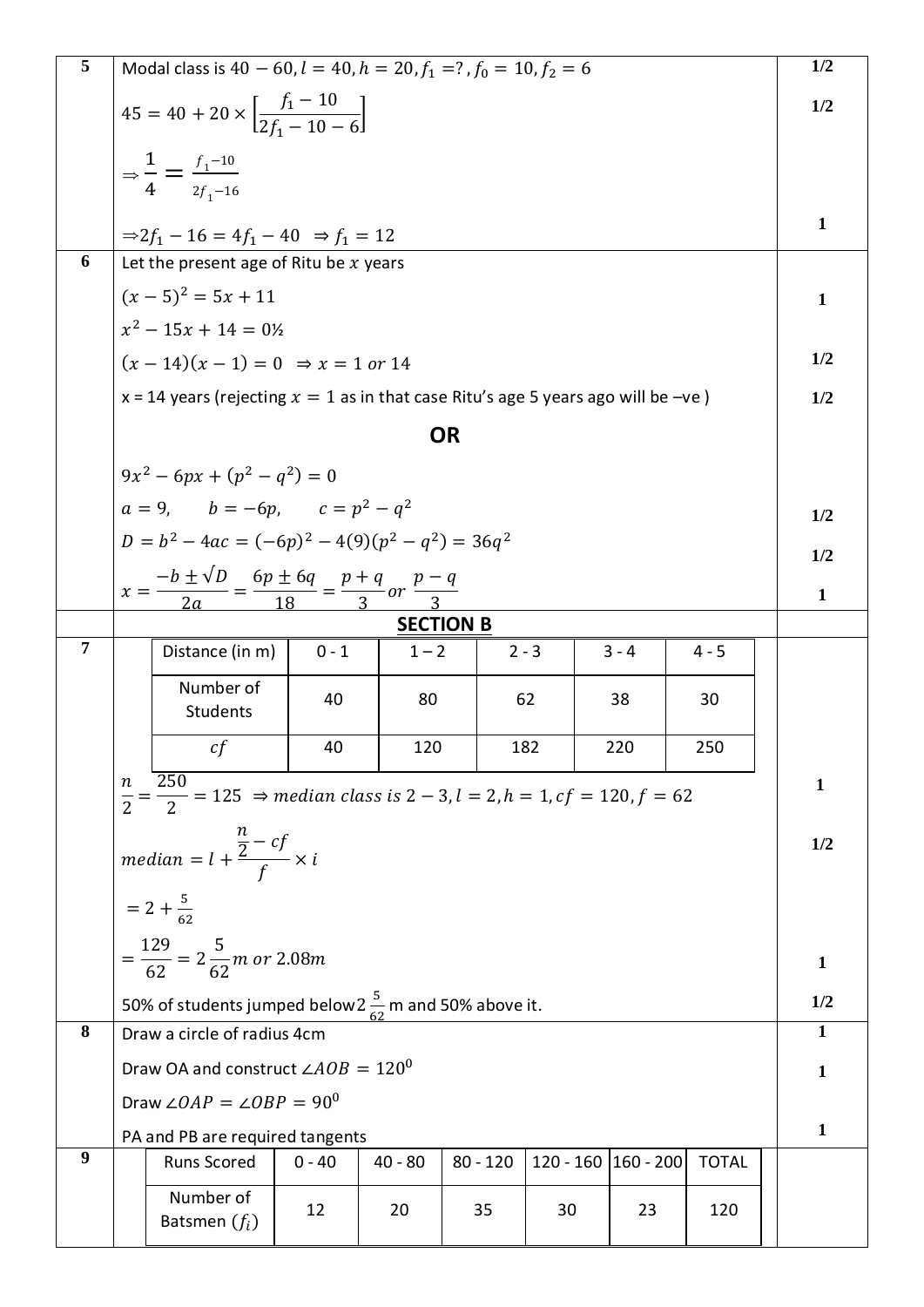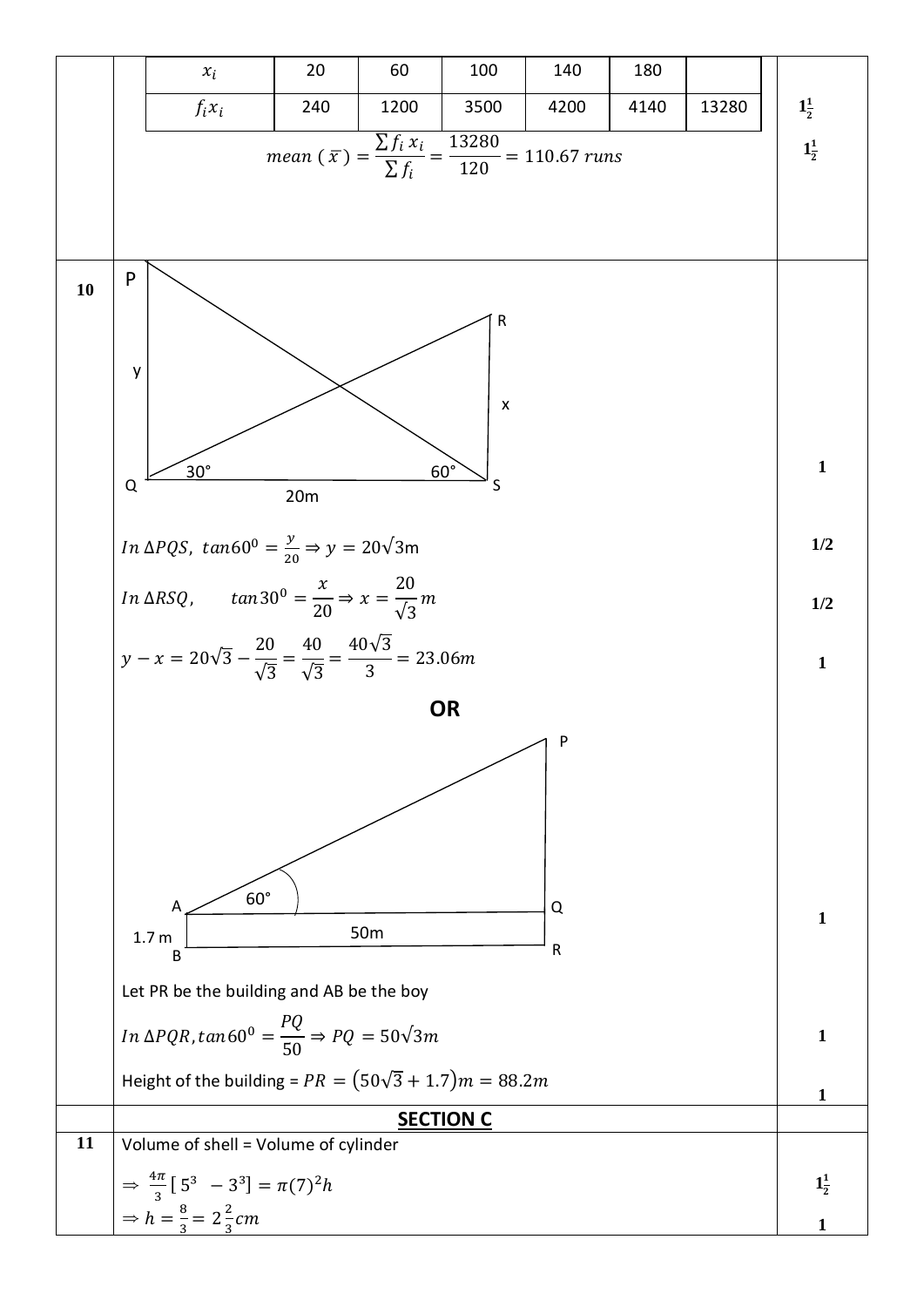